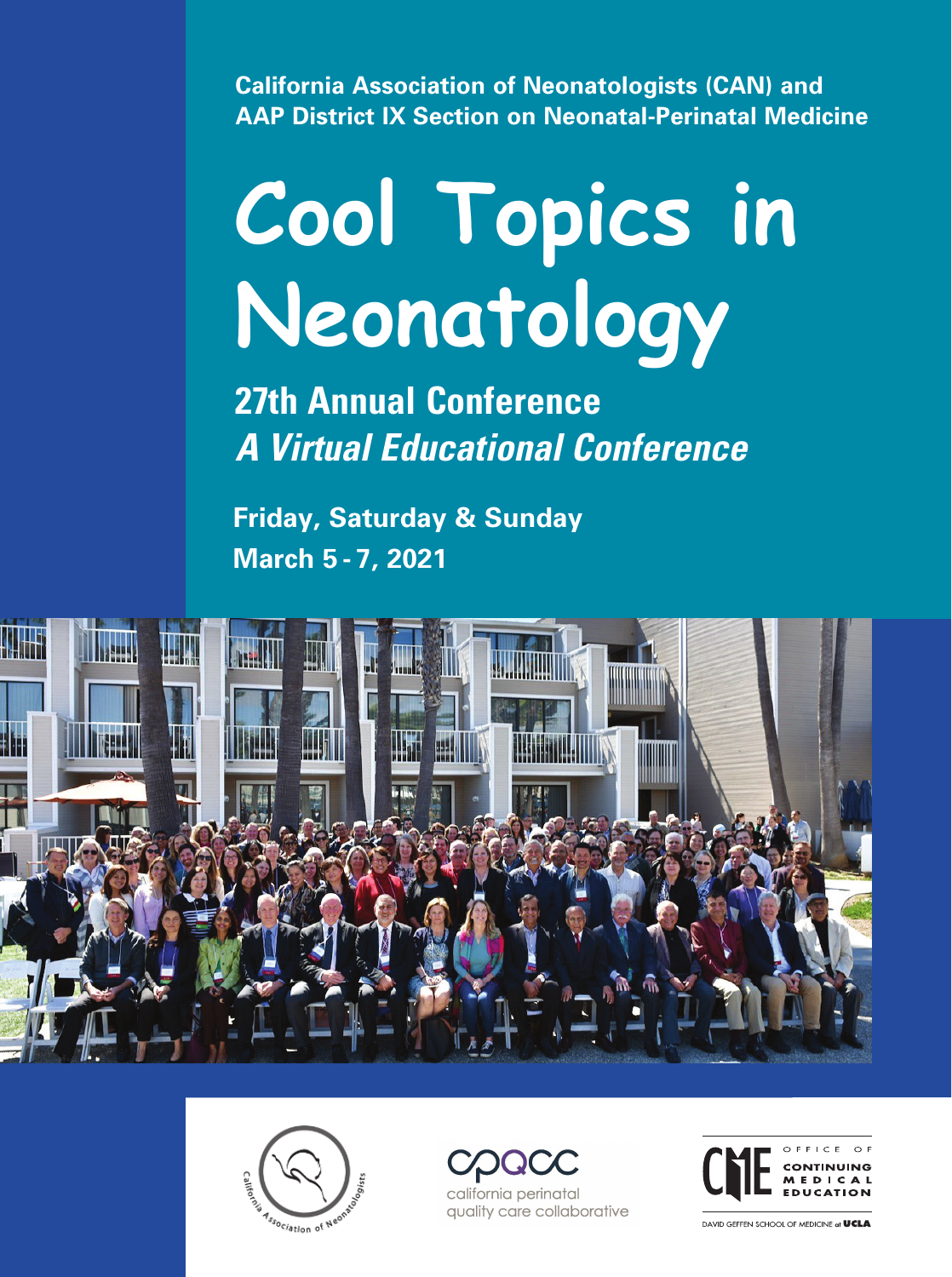# **General Information**

#### **Offered Entirely Remotely!**

The 27th Annual Cool Topics in Neonatology Conference will be available through a virtual meeting web platform. All registrants will have the opportunity to participate live in the Cool Topics in Neonatology meeting, and view the recorded sessions at their convenience for up to 3 weeks following the conference. Each registrant will receive a virtual meeting link along with the password to access the virtual conference.

#### **Cool Topics Poster Session**

The 27th Annual Cool Topics in Neonatology will be hosting the Cool Topics in Neonatology Virtual Poster session. The approved posters will be available prior to the conference, and will be accessible to all registrants for up to 3 weeks following the conference.

Registration in the Cool Topics in Neonatology Conference is required to submit a poster. For more information on abstract requirements and submissions, please visit our website at www. cme.ucla.edu/courses/can2021.

#### **Enrollment**

*By Mail* – Send the completed enrollment form to: Office of Continuing Medical Education Cool Topics in Neonatology David Geffen School of Medicine at UCLA 10920 Wilshire Boulevard, Suite 1060 Los Angeles, CA 90024-6512

*Online* – Use your MasterCard, Visa, Discover, or American Express card. Go to www.cme.ucla.edu/courses/can2021 and click on Cool Topics in Neonatology.

*By Phone* – Use your MasterCard, Visa, American Express or Discover card. Call (310) 794-2620.

*By Fax* – Fax the enrollment form with charge card information and your authorizing signature to (310) 794-2624.

#### **Refunds**

Cancellations must be received in writing by February 3, 2021 and will be subject to a \$50 processing fee. No refunds will be given after that date. If for any reason the course must be cancelled, discontinued, or rescheduled by the Office of Continuing Medical Education, a full refund will be provided.

#### **Accreditation**

The Office of Continuing Medical Education, David Geffen School of Medicine at UCLA, is accredited by the Accreditation Council for Continuing Medical Education to provide continuing medical education for physicians.

The Office of Continuing Medical Education, David Geffen School of Medicine at UCLA designates this live activity for a maximum of 12 *AMA PRA Category 1 CreditsTM*. Physicians should claim only the credit commensurate with the extent of their participation in the activity.

The California State Board of Registered Nursing accepts courses approved by the AMA for Category 1 credit as meeting the continuing education requirements for license renewal. Nurses from states other than California should inquire with their local state board for specific continuing education policies.

#### **Disclosure**

The FDA has issued a concept paper which classifies commercial support of scientific and educational programs as promotional unless it can be affirmed that the program is "truly independent" and free of commercial influence. In addition to independence, the FDA requires that non-promotional, commercially supported education be objective, balanced, and scientifically rigorous. The policy further states that all potential conflicts of interest of the CME staff and faculty be fully disclosed to the program's participants. In addition, Accreditation Council for Continuing Medical Education policy mandates that the provider adequately manages all identified potential conflicts of interest prior to the program. We at UCLA fully endorse the letter and spirit of these concepts.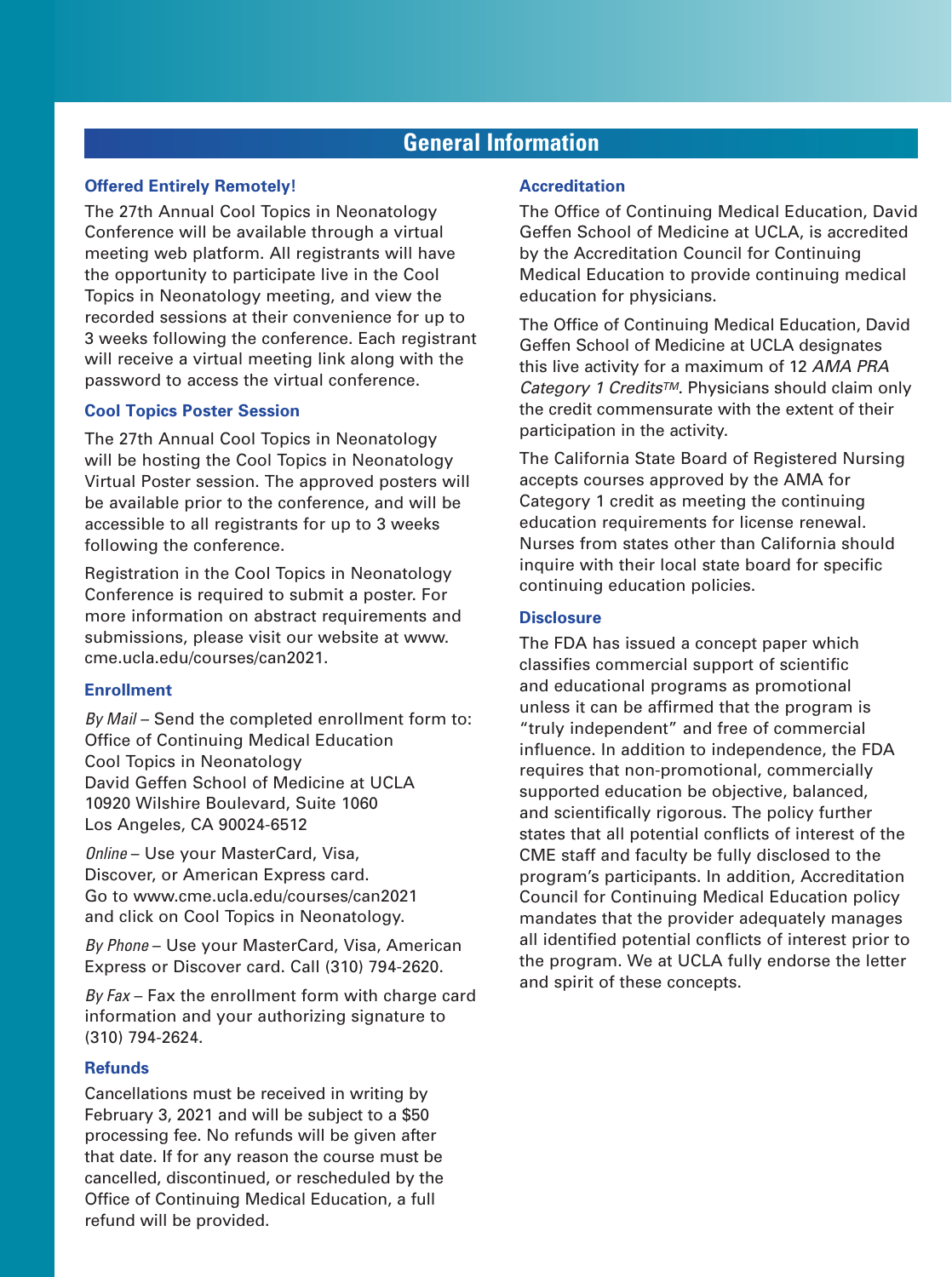# **2021 CPQCC Improvement Palooza** *Advancing Anti-Racism in the NICU Through Teamwork and Family Centeredness* **8:00 am - 4:00 pm**

#### **DESCRIPTION**

CPQCC's second annual Improvement Palooza is designed to help teams understand how racism impacts NICU teams, patients, and families and identify concrete solutions to address these challenges using quality improvement principles. Held in conjunction with the 2021 Virtual CAN Cool Topics in Neonatology Meeting, CPQCC's 2021 Improvement Palooza is a can't miss event that will help kickstart your NICU's journey towards anti-racism.

#### **COURSE OBJECTIVES**

At the conclusion of the program, participants should be able to:

- Identify strategies to build anti- racism in the **NICU**
- Identify behaviors and actions to address racism in the NICU.
- Describe strategies to bring families into the teamwork in the NICU.
- Identify opportunities to support the Latinx patients in the NICU.
- Identify QI strategies to utilize while addressing anti-racism in the NICU.

#### FEES

\$50 Individual with Site Team \$75 Individual

#### **TARGET AUDIENCE**

The California Perinatal Quality Care Collaborative (CPQCC) workshop is geared toward multidisciplinary teams of caregivers from neonatal units that include: neonatologists, pediatricians, neonatal nurse practitioners, registered nurses with ancillary staff, as well as hospital risk management and quality improvement specialists who can implement change in the management of the topics presented.

#### **ACCREDITATION**

The Office of Continuing Medical Education, David Geffen School of Medicine at UCLA, is accredited by the Accreditation Council for Continuing Medical Education to provide continuing medical education for physicians.

The Office of Continuing Medical Education, David Geffen School of Medicine at UCLA designates this live activity for a maximum of 6.75 *AMA PRA Category 1 CreditsTM*. Physicians should claim only the credit commensurate with the extent of their participation in the activity.

The California State Board of Registered Nursing accepts courses approved by the AMA for Category 1 credit as meeting the continuing education requirements for license renewal. Nurses from states other than California should inquire with their local state board for specific continuing education policies.

# **2021 CPQCC Improvement Palooza**

8:00 **Welcome** *Elizabeth Rogers, MD* 

- 8:15 **Practicing Anti-Racism to Improve Outcomes for Black Infants** *Carmin Powell, MD, Rachel R. Hardeman, PhD, MPH & Tamorah Lewis, MD, PhD*
- 9:25 **Teamwork Video: Discussion on Teamwork from CPQCC Leadership**
- 9:55 **Break**
- 10:05 **Family Centered Panel** Moderator: *Ashley Randolph Jochen Profit, MD, MPH & Jenne' Johns, MPH*

11:15 **BREAKOUT SESSION**

**Team work with CPQCC PQIP Ambassadors**

- 12:00 **Lunch (team lunch with personal reflection)**
- 1:00 **California Latinx Experience** *Cristina Gamboa, MD*
- 2:00 **Brave Spaces: Restoring Right Relationships** *Amber McZeal, MA & Elizabeth Rogers, MD*
- 2:45 **Break**
- 2:55 **QI Improvement Stories**
- 3:50 **Closing Remarks**
- 4:00 **Adjourn**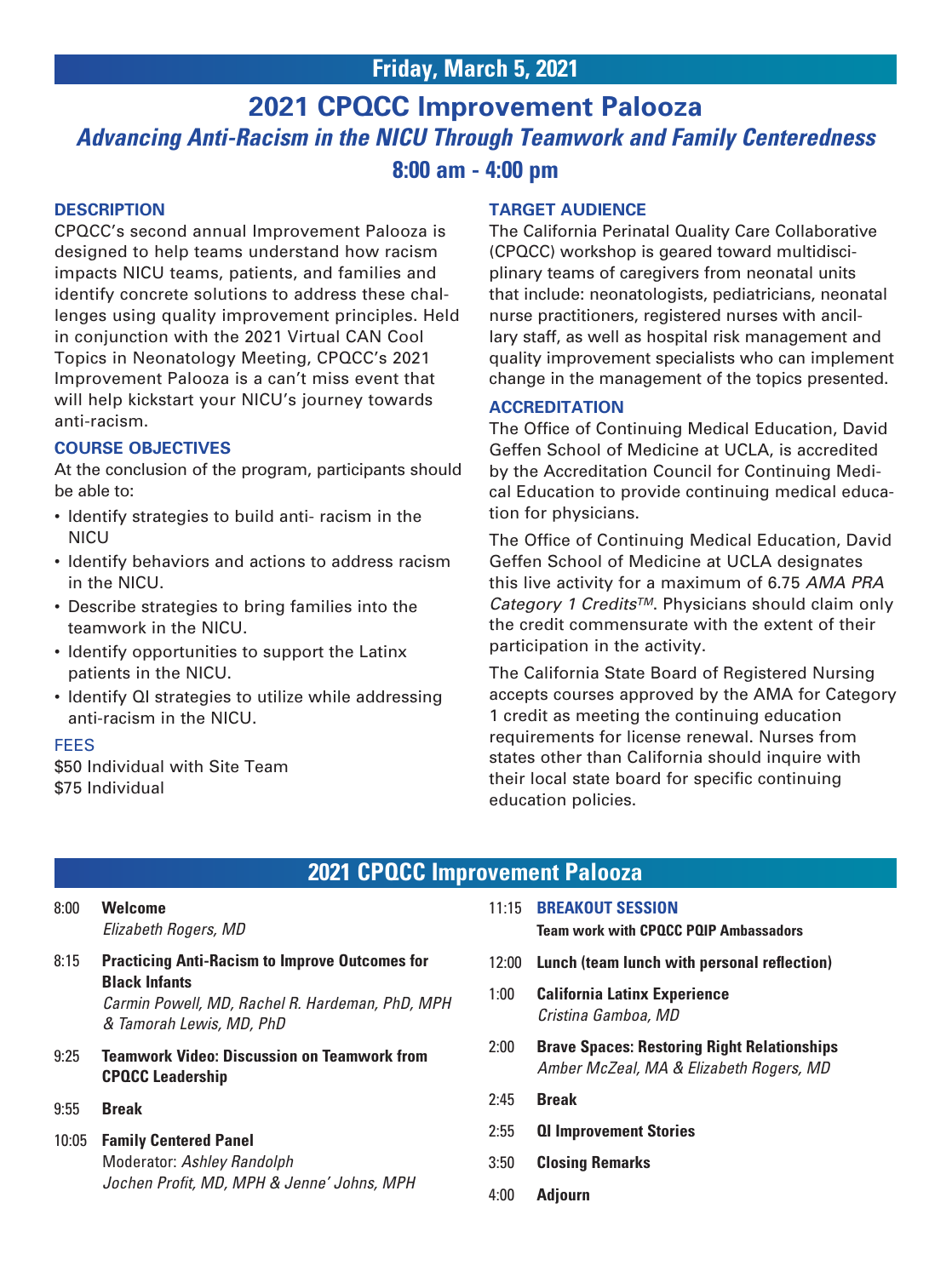## **Thursday, March 4, 2021**

## **Neonatology Fellows' Workshop 2021 • 8:30 am - 3:30 pm**

#### **DESCRIPTION**

The Section on Perinatal Pediatrics District IX and the California Association of Neonatologists are pleased to sponsor the 17th annual workshop for California neonatology fellows titled **Life After Fellowship: Exploring Career Opportunities and Practical Considerations for New Neonatologists**. The workshop is designed to provide neonatology fellows and new neonatologists with the information that they will need to make career choices for practicing neonatology as well as exploring the non-clinical elements of practice, including different practice models, the business of neonatology, finding a job, work/life balance and personal wellness, women in neonatology, practical financial planning, professionalism and conflict resolution in the workplace. The workshop will emphasize small group participation and discussion. An expert faculty will conduct this workshop. Enrollment is open to all neonatology fellows in California, but will be limited to approximately 30 participants. New neonatologists within two years of completing their fellowship will also be welcome to attend if space is available. Pre-registration is required.

#### **PROGRAM DIRECTOR**

#### **Rangasamy Ramanathan, MD**

Professor of Pediatrics Division Chief, Neonatal Medicine, LAC+USC Medical Center Director, NPM Fellowship Program and NICU Keck School of Medicine of University of Southern California Los Angeles, California

#### **PROGRAM COMMITTEE**

#### **Christine Bixby, MD**

Attending Neonatologist Medical Director, Lactation Services CHOC Children's Hospital Orange, California

#### **Soina K. Dargan, MD, MS**

Associate Professor of Pediatrics Director of Neonatal Resuscitation and Simulation Department of Pediatrics Division of Neonatology & Hospital Medicine David Geffen School of Medicine at UCLA Torrance, California

#### **Adrian Lavery, MD, MPH**

I

Associate Professor of Pediatrics Loma Linda University School of Medicine Loma Linda, California

#### **Virender Rehan, MD**

Professor and Chief Director, Neonatal-Perinatal Fellowship Training Program Co-Director Perinatal Research Center Harbor-UCLA Medical Center David Geffen School of Medicine at UCLA Torrance, California

#### **Delene Richburg, MD**

Attending Neonatologist California Pacific Medical Center San Francisco, California

#### **Meera N. Sankar, MD**

Secretary, California Association of Neonatologists (CAN) Clinical Associate Professor Division of Neonatology/Department of Pediatrics Stanford University School of Medicine

#### **Fiona Wertheimer, DO**

Assistant Professor of Pediatrics Director of Normal Nursery LAC+USC Medical Center Keck School of Medicine University of Southern California Los Angeles, California

## **Friday, March 5, 2021**

# **Cool Topics in Neonatology**

**27th Annual Conference**

#### **EVENING SCHEDULE**

| 5:00 pm (PST)     | <b>KEYNOTE LECTURE</b>                                                                                                                   |
|-------------------|------------------------------------------------------------------------------------------------------------------------------------------|
|                   | NICU Care in the Midst of a Pandemic: The Impact of Covid 19 on the NICU: Staff, Patient and<br><b>Family Perspectives</b>               |
|                   | Annemarie Stroustrup, MD, MPH                                                                                                            |
| $6:00 - 7:00$ pm  | Virtual Poster Session and Presentation of the David Wirtschafter Award                                                                  |
|                   | Selected abstracts will be presented to the audience. Instructions to view the submitted posters will be<br>provided to all registrants. |
| $7:00 \text{ pm}$ | <b>Adjourn</b>                                                                                                                           |
|                   | *For abstract information, go to http://bit.ly/CANabstracts2021                                                                          |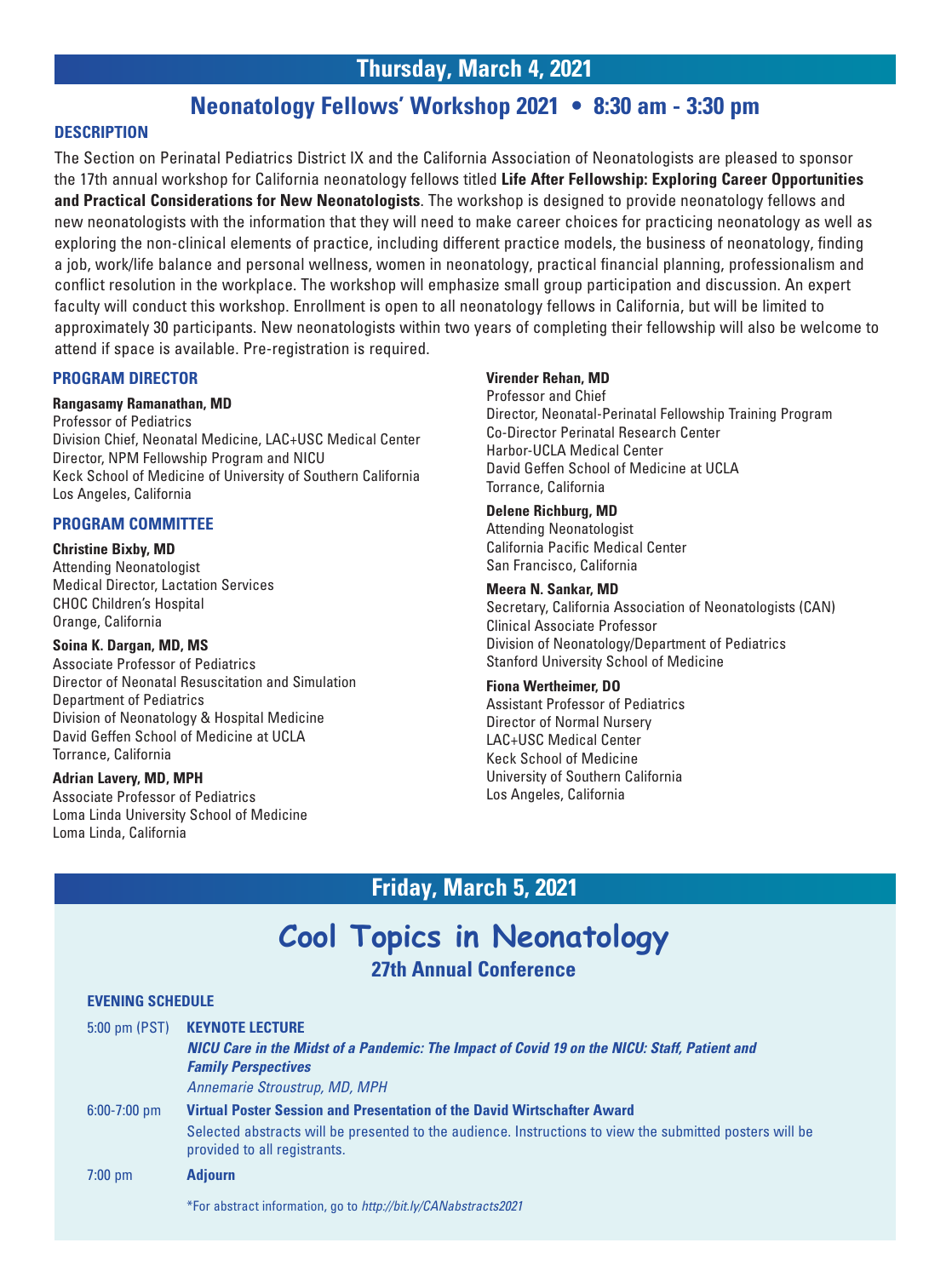# **Cool Topics in Neonatology 27th Annual Conference**

This is the twenty-seventh annual conference presented by the California Association of Neonatologists (CAN) and the AAP District IX Section on Neonatal-Perinatal Pediatrics. Internationally recognized speakers will present important clinical topics.

#### **Target Audience**

Neonatologists and neonatal nurse practitioners

#### **Course Objectives**

At the conclusion of this course, participants should be able to:

- Manage high-risk pregnancies with the potential of delivery at the threshold of viability.
- Provide a consistent approach to the parents during the prenatal consult with the most recent outcome data and the likelihood of potential mortality and morbidity.
- Identify best practices with regards to the early management of the ELBW infant from a pulmonary, cardiovascular, fluid electrolyte and nutrition and neurologic basis.
- Implement best practices with regards to the evaluation of ELBW for early and late onset infections and the appropriate use of antibiotics.

# **Saturday, March 6, 2021**

#### 7:15 **Sign-In & Visit Virtual Exhibit Hall**

#### **SESSION 1: FETAL MANAGEMENT**

- Moderator: *Robert A. Kahle, MD, FAAP*
- 8:00 **Management of the High-Risk pregnancy at the Threshold of Viability: PPROM, IUGR, PIH**  *Andrew Combs, MD*
- 8:40 **The Prenatal Consult at the Threshold of Viability: Clinical and Parental Perspective**  *Alexis Davis, MD, MS Epi*
- 9:40 **Panel Discussion**
- 10:00 **Break & Visit Virtual Exhibit Hall**

#### **SESSION 2: PULMONARY**

#### Moderator: *Fayez Bany-Mohammed, MD*

- 10:20 **Delivery Room Management of the ELBW Infant**  *Georg Schmölzer, MD*
- 11:00 **Respiratory Management from Birth to Discharge of the Periviable Infant at 22 to 23 weeks Gestation: First Intention High Frequency Jet Ventilation** *Jonathan Klein, MD*
- 11:40 **Panel Discussion**
- 12:10 **Lunch/Business Meeting**

#### **SESSION 3: CARDIOVASCULAR**

Moderators: *John Cleary, MD, Meera Sankar, MD*

- 1:15 **Cardiovascular Support of the ELBW: BP Management, Assessing Cardiac Function, Targeted Neonatal Echocardiography** *Patrick McNamara, MD*
- 1:55 **PDA: To Treat or Not to Treat: When and How?**  *William Benitz, MD*
- 2:35 **Break & Visit Virtual Exhibit Hall**
- 2:55 **Pulmonary Hypoplasia and Pulmonary Hypertension: iNO in the ELBW Infant.**  *Rangasamy Ramanathan, MD*
- 3:35 **Panel Discussion**

#### **SESSION 4: FLUID AND NUTRITION**

#### Moderators: *Marian M. Adams, MD*

- 4:00 **Early and Late Onset Neonatal Sepsis: Opportunities for Antibiotic Stewardship** *Annabelle De St. Maurice, MD, MPH*
- 4:40 **Discussion**
- 5:00 **Adjourn**

# **Sunday, March 7, 2021**

#### 7:15 **Sign-In & Visit Virtual Exhibit Hall**

#### **SESSION 5: NEUROLOGY**

- Moderators: *Tom Shimotake, MD*
- 8:00 **Neuroprotection: Prevention of Intraventricular Hemorrhage in the ELBW Infant**  *Elizabeth Rogers, MD*
- 8:40 **Optimizing the NICU Environment for the ELBW Infant**  *Bobbi Pineda, PhD, OTR/L*
- 9:20 **Strategies for the prevention of Retinopathy of Prematurity** *Talkad S. Raghuveer, MD*

#### 10:00 **Panel Discussion**

10:20 **Break & Visit Virtual Exhibit Hall**

#### **SESSION 6: INFECTIOUS DISEASE**

Moderator: *Kara L. Calkins, MD* 

- 10:40 **Fluid and Nutrition Management of the ELBW Infant** *Brenda Poindexter, MD, MS, FAAP*
- 11:20 **NEC/SIP: The NEST Trial**  *Marty Blakey, MD*
- 12:00 **Panel Discussion**
- 12:20 **Adjourn**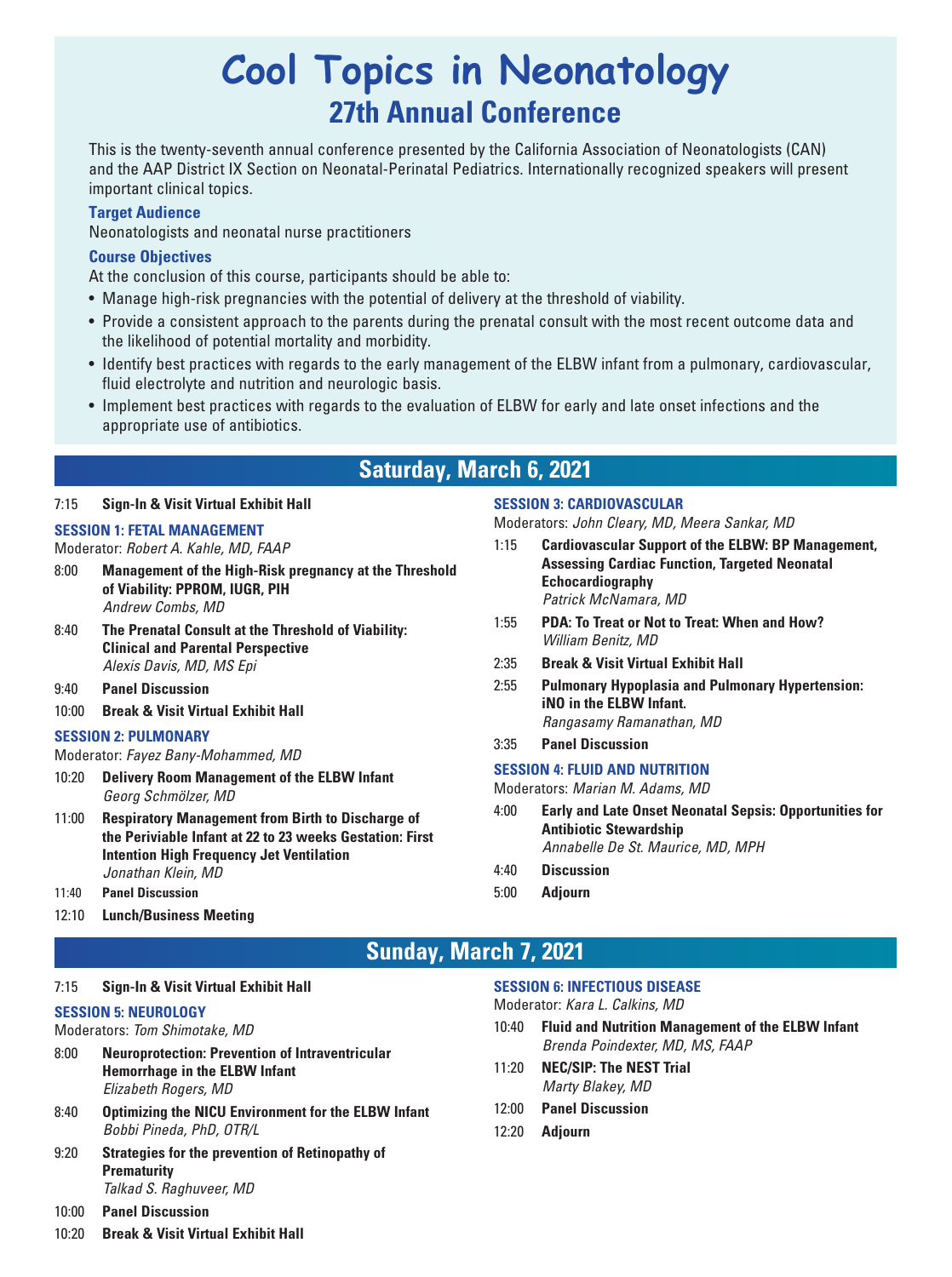# **Cool Topics Faculty**

#### **COURSE DIRECTOR**

**Robert A. Kahle, MD, FAAP** Regional Medical Director Women's and Children's Services Dignity Health Sacramento Sacramento, California

#### **FACULTY**

#### **Martin Blakey, MD, MS**

Professor of Pediatric Surgery Department of Pediatric Surgery, VUMC Vanderbilt University Medical Center Nashville, Tennessee

#### **William Benitz, MD**

Neonatal/Perinatology Neonatal Infections, Neonatal Respiratory Failure & Lung Development Chief of Neonatology, Stanford University & Packard Children's **Hospital** Palo Alto, California

#### **Andrew Combs, MD**

Maternal Fetal Medicine Specialist The MEDNAX Center for Research, Education, Quality and Safety San Jose, California

#### **Alexis Davis, MD, MS Epi**

Clinical Associate Professor of Pediatrics Stanford University School of Medicine Medical Director, Neonatal Intensive Care Unit Lucile Packard Children's Hospital **Stanford** Palo Alto, California

#### **Jonathan M. Klein, MD**

Professor of Pediatrics University of Iowa Carver College of Medicine Medical Director University of Iowa Stead Family Children's Hospital **NICU** Iowa City, Iowa

#### **Patrick McNamara, MB, BCh**

Neonatology Division Director Professor University of Iowa Stead Family Children's Hospital Iowa City, Iowa

#### **Bobbi Pineda, PhD, OTR/L, CNT**

Assistant Professor Chan Division of Occupational Science and Occupational Therapy Keck School of Medicine Department of Pediatrics Los Angeles, California

#### **Brenda Poindexter, MD, MS, FAAP**

Chief, Division of Neonatology Emory University and Children's Healthcare of Atlanta Atlanta, Georgia

#### **Talkad S. Raghuveer, MD**

Professor Department of Pediatrics University of Kansas School of Medicine at Wichita Neonatologist, Pediatrix Medical Group of KS Wesley Medical Center, Wichita, Kansas

#### **Rangasamy Ramanathan, MBBS, MD**

Professor of Pediatrics Medical Director Neonatal Perinatal Medicine Fellowship Keck School of Medicine of the University of Southern California Los Angeles, California

#### **Elizabeth Rogers, MD**

Associate Professor of Pediatrics Associate Vice Chair for Faculty Development Chief Experience Officer, Department of Pediatrics Director, Intensive Care Nursery ROOTS Small Baby Program UCSF – Benioff Children's Hospital San Francisco, California

#### **Georg M. Schmölzer, MD, PhD**

Neonatologist, Northern Alberta Neonatal Program, AHS Heart and Stroke Foundation/ University of Alberta Professor in Neonatal Resuscitation Director, CSAR (Centre for the Studies of Asphyxia and Resuscitation) Centre for the Studies of Asphyxia and Resuscitation Royal Alexandra Hospital Edmonton, Alberta

#### **Annabelle De St. Maurice, MD, MPH**

Assistant Professor of Pediatrics Division of Infectious Diseases UCLA Mattel Children's Hospital Ronald Reagan Medical Center Los Angeles, California

#### **Annemarie Stroustrup, MD, MPH**

System Chief of Neonatology Vice President and Director, Neonatal Services Cohen Children's Medical Center Northwell Health New Hyde Park, New York

#### **CAN MODERATORS**

#### **Marian M. Adams, MD**

Secretary-Treasurer District IX Section on Neonatal-Perinatal Medicine Marian Regional Medical Center Santa Maria, California

#### **Fayez Bany-Mohammed, MD**

Professor of Pediatrics Program Director, Neonatal-Perinatal Medicine Fellowship Department of Pediatrics, Division of Neonatology UC Irvine School of Medicine Irvine, California

#### **Kara L. Calkins, MD**

**Neonatologist** 

Pediatrics and Neonatal-Perinatal Medicine UCLA Mattel Children's Hospital Ronald Reagan UCLA Medical Center Los Angeles, California

#### **John Cleary, MD**

**Neonatologist** Neonatal/ Perinatal Medicine CHOC Children's Hospital Orange, California

#### **Meera N. Sankar MD**

Secretary, California Association of Neonatologists (CAN) Clinical Associate Professor, Division of Neonatology/ Department of Pediatrics Stanford University School of Medicine Palo Alto, California

#### **Thomas K. Shimotake, MD, FAAP**

Vice-President/President-elect California Associaton of Neonatologists Professor of Pediatrics Medical Director, Neonatal-Perinatal Medicine Fellowship Co-Director Neuro-Intensive Care Nursery William H. Tooley Intensive Care Nursery UCSF Benioff Children's Hospital San Francisco, California

# **CPQCC Faculty**

#### **Cristina Gamboa, MD**

Director of Ambulatory Women's Health Services Department of OB-GYN Salud Para La Gente Watsonville, California

#### **Jeff Gould, MD, MPH**

CEO & Co-Founder of California Perinatal Quality Care Collaborative (CPQCC) Palo Alto, California

#### **Rachel R. Hardeman, PhD, MPH**

Associate Professor Blue Cross Endowed Professor in Health and Racial Equity 2020-21 to 2022-2023 McKnight Presidential Fellow Division of Health Policy and Management University of Minnesota School of Public Health Minneapolis, Minnesota

#### **Jenne' Johns, MPH**

President and Founder Once Upon a Preemie Academy

#### **Tamorah Lewis, MD, PhD**

Associate Professor Department of Pediatrics Divisions of Neonatology & Pediatric Clinical Pharmacology Children's Mercy Kansas City UMKC School of Medicine Kansas City, Missouri

#### **Amber McZeal, MA**

EvolutionMuse Healing Arts Sacred Scholarship and Liberation Arts Praxis

#### **Courtney Nisbet, RN, MS**

Associate Director of Quality at California Perinatal Quality Care Collaborative (CPQCC) Division of Neonatal & Developmental Medicine | Department of Pediatrics | Stanford University School of Medicine Palo Alto, California

#### **Carmin Powell, MD**

Clinical Assistant Professor of **Pediatrics** Stanford University School of Medicine Co-Director, LEAD Program at Stanford Medicine Site Director, Chair Pediatric Department, Watsonville Community Hospital Watsonville, California

#### **Jochen Profit, MD, MPH**

Chief Quality Officer, CPQCC Associate Professor of Pediatrics (Neonatology) at the Lucile Salter Packard Children's Hospital Pediatrics – Neonatal and Developmental Medicine Palo Alto, California

#### **Ashley Randolph**

Mrs. California Virtuous Woman 2021

**Elizabeth Rogers, MD** Associate Professor of Pediatrics Associate Vice Chair for Faculty Development Chief Experience Officer, Department of Pediatrics Director, Intensive Care Nursery ROOTS Small Baby Program UCSF - Benioff Children's Hospital San Francisco, California UCSF – Benioff Children's Hospital San Francisco, California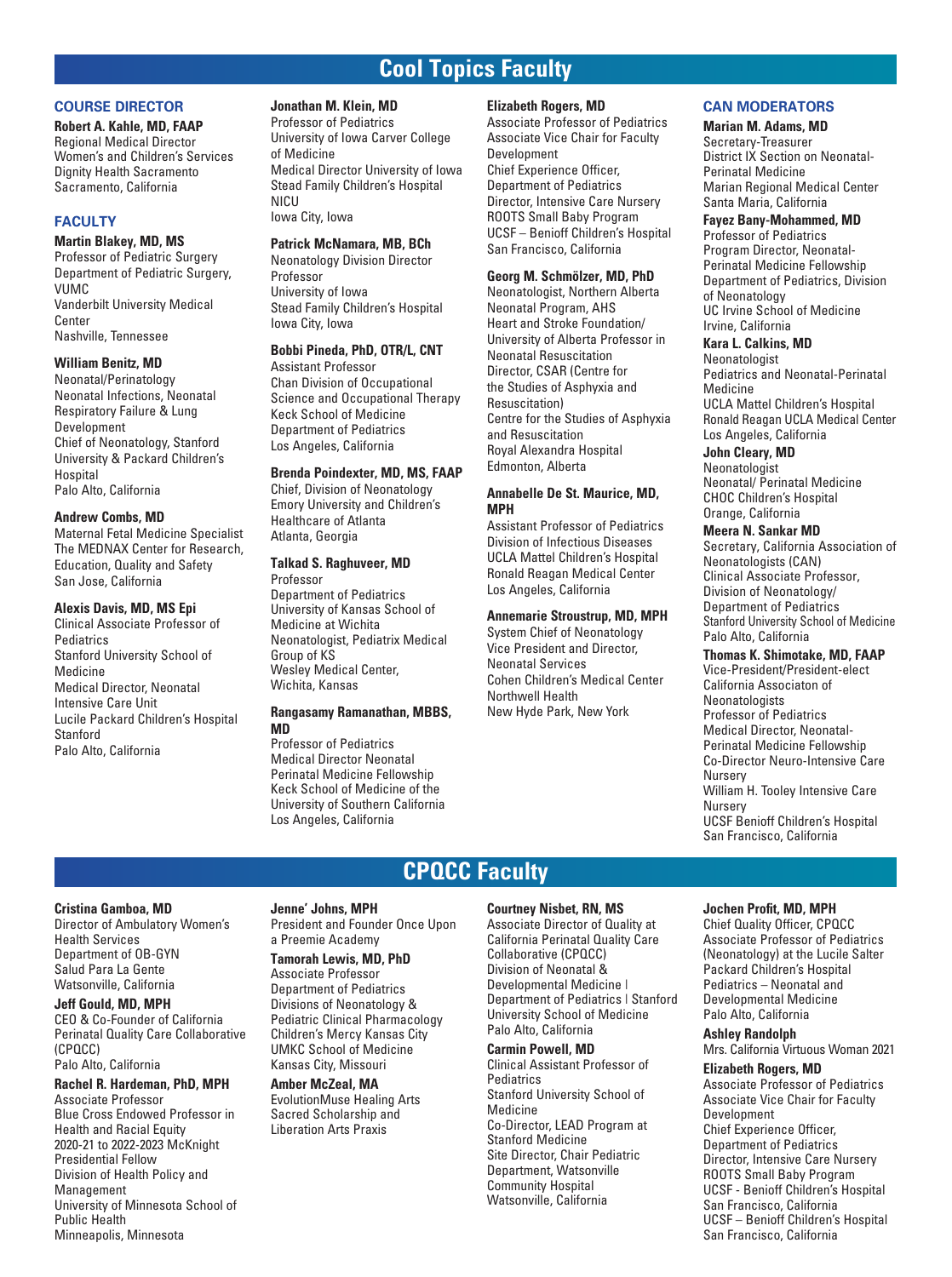# **Neonatology Point-of-Care Ultrasound (POCUS) Virtual Workshop**

# **Sunday, March 7, 2021 • 12:30 pm - 5:00 pm**

Co-Chairs: Jae Kim, MD, PhD, Director, Division of Neonatology, Perinatal Institute at Cincinnati Children's Hospital Medical Center, Cincinnati, Ohio and Jennifer Shepherd, MD, Associate Medical Director, Fetal and Neonatal Institute, Division of Neonatology, Children's Hospital Los Angeles, Department of Pediatrics, Keck School of Medicine, University of Southern California, Los Angeles, CA.

This workshop is designed to promote neonatology point-ofcare ultrasound utilizing a virtual didactic and observational format. The workshop is aimed at increasing the adoption of these emerging practices in neonatology and facilitating the foundational basis for new and intermediate learners to acquire or improve ultrasound skills. It will include didactic lectures covering the basics of ultrasound, cardiac views, non-cardiac views, and clinical applications/scenarios. Virtual skills learning will offered at teaching stations addressing cardiac, non-cardiac and clinical applications. An ample number of instructors and manikins will be present in breakout sessions to provide a solid practical experience for participants.

REGISTRATION FOR THIS WORKSHOP IS SEPARATE FROM THE COOL TOPICS IN NEONATOLOGY MEETING.

Registration for the workshop is only accepted online at www. cme.ucla.edu. Click on Cool Topics in Neonatology; then click on the POCUS workshop button. Space is limited to 40 participants and enrollment will be on a first come, first served basis. Attendees who register and pay will receive a separate confirmation for the workshop which will guarantee entrance. Open to Cool Topics attendees only.

Fee: \$15 \*No refunds will be offered for this workshop